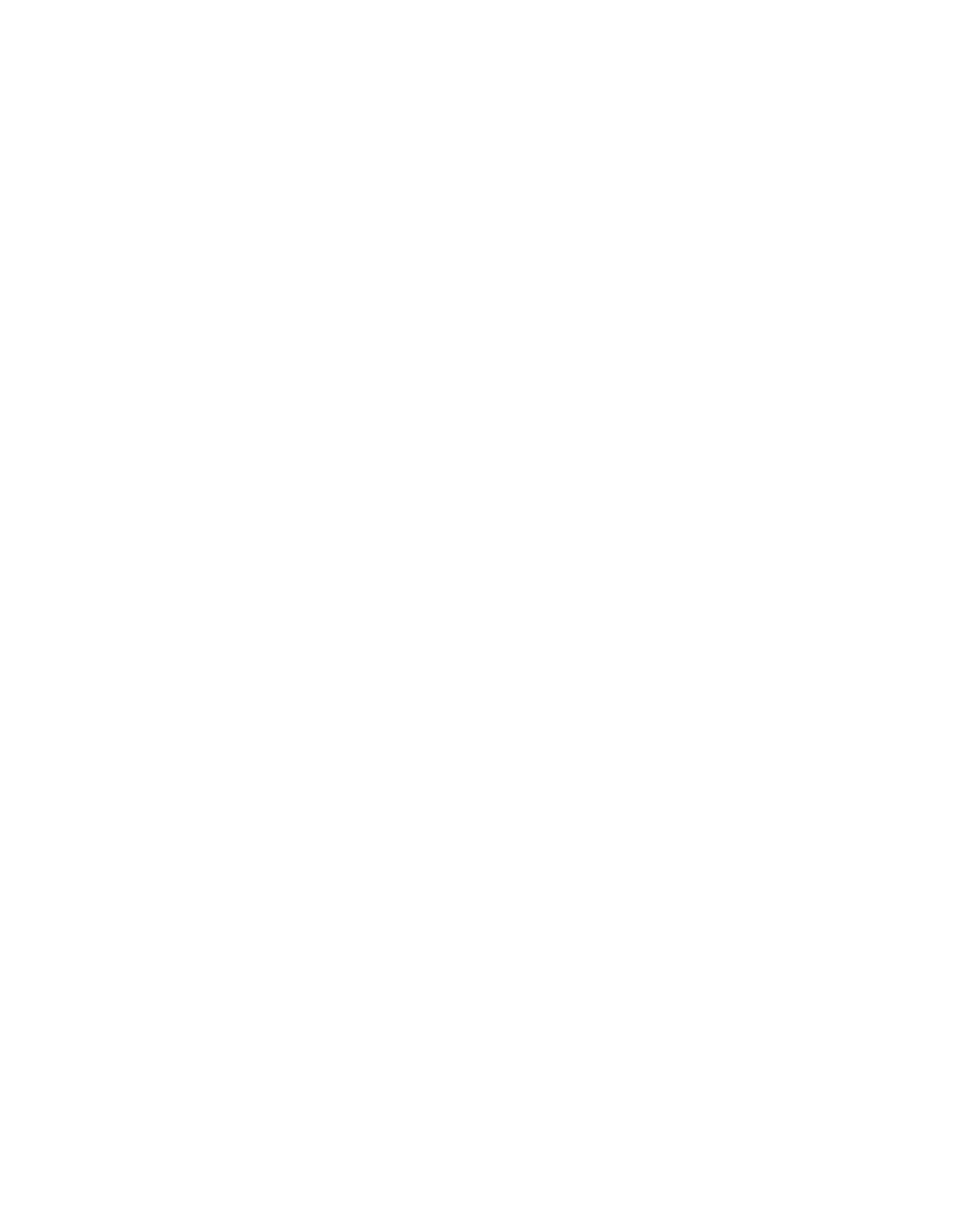### **BURKE, Justice.**

[¶1] On January 13, 2009, John Kevin Eckdahl was sentenced following his conviction for possession of a controlled substance with intent to deliver. On January 28, 2010, he filed a motion to modify his sentence. The district court denied the motion as untimely pursuant to W.R.Cr.P. 35(b), which allows a motion for sentence modification "within one year after the sentence is imposed." Mr. Eckdahl did not appeal the district court's denial of his motion, but instead filed a petition for reconsideration, followed by another motion to reduce his sentence. The district court entered an order denying both the petition for reconsideration and the pending motion for sentence reduction. Mr. Eckdahl, appearing *pro se*, challenges the district court's order. We will dismiss for lack of subject matter jurisdiction.

#### *ISSUES*

[¶2] Mr. Eckdahl's issues, reworded for the sake of clarity, are as follows:

1. Did the State breach the plea agreement with Mr. Eckdahl, entitling him to withdraw his guilty plea?

2. Did defense counsel breach his obligations to Mr. Eckdahl?

3. Were Mr. Eckdahl's due process rights violated?

4. Did this Court's failure to appoint appeal counsel for Mr. Eckdahl deny him meaningful access to the law and to the courts?

The State responds that this Court lacks jurisdiction to consider Mr. Eckdahl's claims, and further contends that, if we reach the merits of these claims, the district court committed no abuse of discretion in denying Mr. Eckdahl's motion for reconsideration and his motion for sentence reduction.

# *FACTS*

[¶3] In 2008, Mr. Eckdahl was indicted by a federal grand jury on a charge of conspiracy to possess a controlled substance with intent to distribute. A warrant for his arrest was issued, and on May 30, 2008, officers of the Sublette County Sheriff's Department arrested him. While searching Mr. Eckdahl, officers found a vial of methamphetamine. They found another 46 grams of methamphetamine in a container from Mr. Eckdahl's briefcase. Mr. Eckdahl was charged in state court with one count of possession of a controlled substance with intent to deliver, in violation of Wyo. Stat. Ann. § 35-7-1031(a)(i) (LexisNexis 2007), and one count of possession of a controlled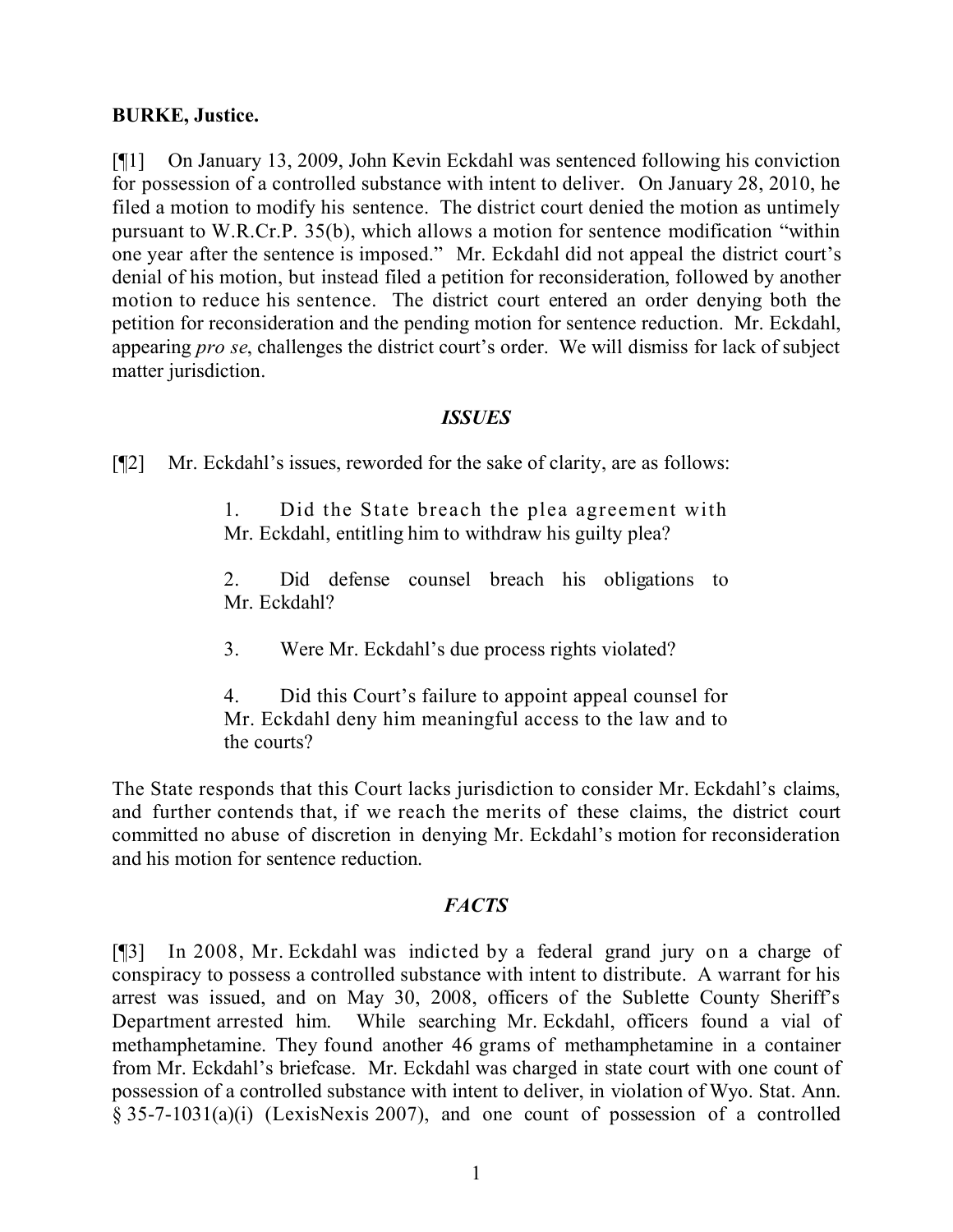substance in an amount over three grams, in violation of Wyo. Stat. Ann. § 35-7-  $1031(c)(ii)$ .

[¶4] On August 22, 2008, Mr. Eckdahl entered a plea of guilty in the federal district court. In accordance with his plea agreement, Mr. Eckdahl was sentenced to 70 months imprisonment, but it was further agreed that his sentence could be reduced if he cooperated with local, state, or federal authorities.

[¶5] Mr. Eckdahl initially pleaded not guilty to the charges in state court. He later reached a plea agreement, and changed his plea to guilty on the first count. The second count was dismissed. At the change of plea hearing, defense counsel explained that "the gist of the plea agreement" was that the recommended sentence on the state charge should "not exceed" the sentence Mr. Eckdahl received on the federal charge. Defense counsel further explained that "there may be a later modification of the federal sentence in the form of a downward departure, [and] if there is such a downward departure we would come back before this court, [with] a motion to modify the state sentence to match the new federal sentence."

[¶6] The prosecutor then read the plea agreement into the record:

[Prosecutor]: Mr. Eckdahl is charged with Count I, possession of a controlled substance, methamphetamine, with intent to deliver, a felony, in violation of Wyoming Statute  $35-7-1031(a)(i)$ . He is also charged with Count II, possession of a controlled substance, methamphetamine, in an amount greater than three grams, a felony, in violation of Wyoming Statute  $35-7-1031(c)(ii)$ . In consideration of these mutual terms and covenants and the conditions of this Statement of Agreement, with respect to the parties identified earlier agree with one another and hereby represent, submit and recommend to the Court as follows: Defendant, John Kevin Eckdahl, will enter a plea of guilty to [Count I]. . . . The parties have agreed to make a joint recommendation to the Court regarding Defendant's sentence. Defendant's sentence would be for a time from two to four years in the Wyoming State Penitentiary and that would be concurrent with Mr. Eckdahl's sentence in the federal case. . . . Defendant has already been sentenced in that case to a term of imprisonment of 70 months. In exchange for Defendant's guilty plea the State will agree to dismiss [Count II]. . . . Furthermore the State would agree not to object in the future should the Defendant become eligible for a sentence reduction in the federal case based upon several factors that are still up in the air, I think cooperation with further prosecutions would be the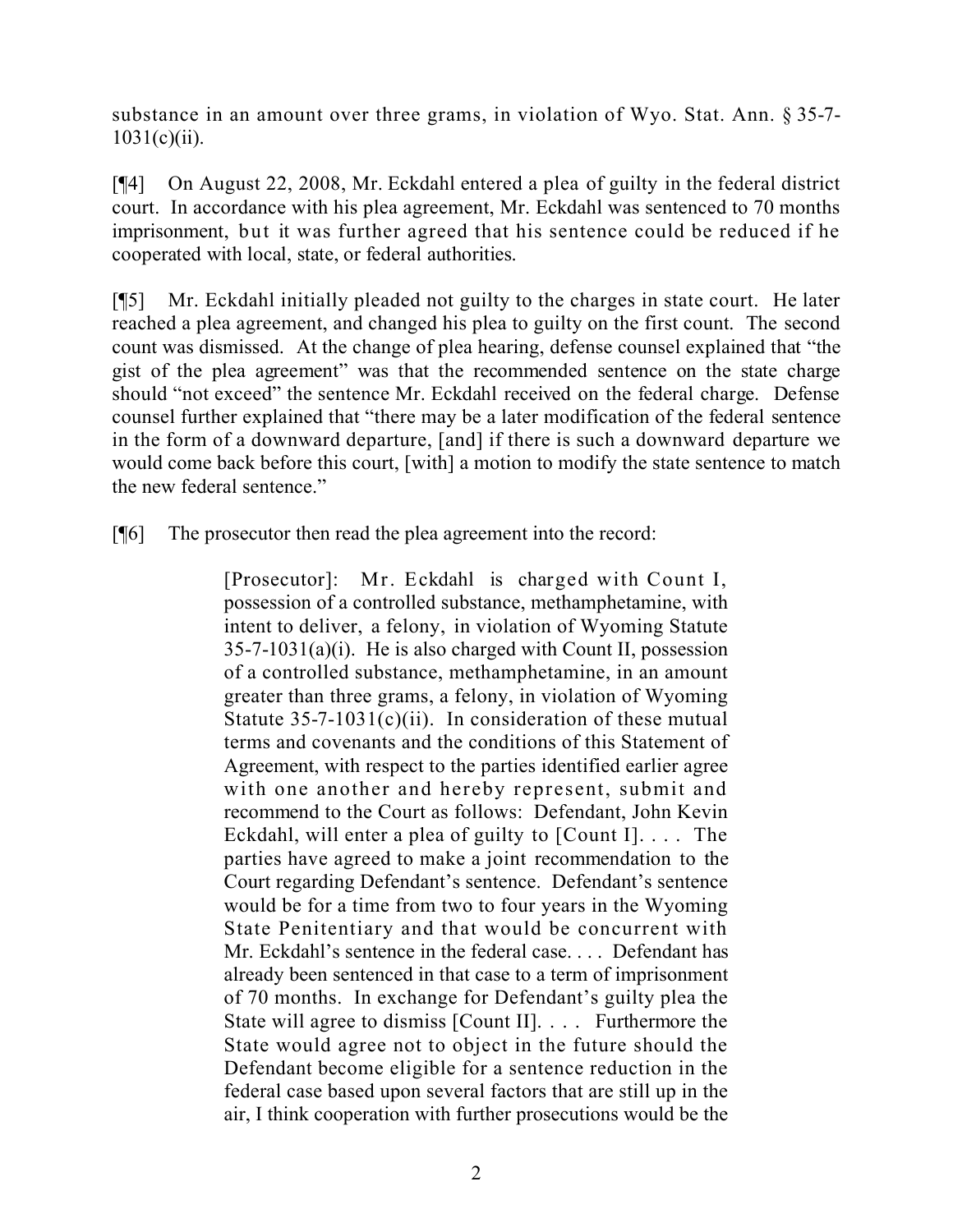primary one, so should the federal sentence be reduced to an amount of time that would affect the period of time the Defendant would serve in this case, the State would not object to . . . Defendant bringing a motion for sentence reduction in this case to reduce the sentence such that Defendant would again serve concurrent time in the federal case. I guess what I'm saying, your Honor, to make it perfectly clear is that if Defendant's [federal] sentence is reduced to such amount that he would be sent to Rawlins, the state penitentiary, after he serves his federal sentence then the State would have no objection to sentence reduction, however, if the Defendant's federal sentence were not reduced it would have no effect on maxing out his top number, in that case there would be no reason for sentence reduction and the State would object to sentence reduction.

COURT: Under this where would the actual sentence be served? In the federal system?

[Prosecutor]: Yes, your Honor.

COURT: That's what I thought, okay.

[Prosecutor]: [T]his is the entirety of the agreement that I've presented to the Court. The Defendant understands that any other promises made by anybody pursuant to outside of what's been outlined here are null and void and as I said, that's the entirety of the agreement, that's everything, your Honor.

COURT: Thank you, Mr. [Prosecutor]. Mr. [Defense Counsel], do you agree that what's just been outlined on the Record by the prosecutor constitutes the essential and only terms of the parties' plea agreement in this case?

[Defense Counsel]: It does, your Honor.

COURT: Okay. Any amendments, corrections, anything that I need to  $-$ 

[Defense Counsel]: No, I just would like the Record to reflect that I think the purpose of the plea agreement in regard to a potential modification of his state [sentence] is to reflect that the parties agree that under no circumstances shall the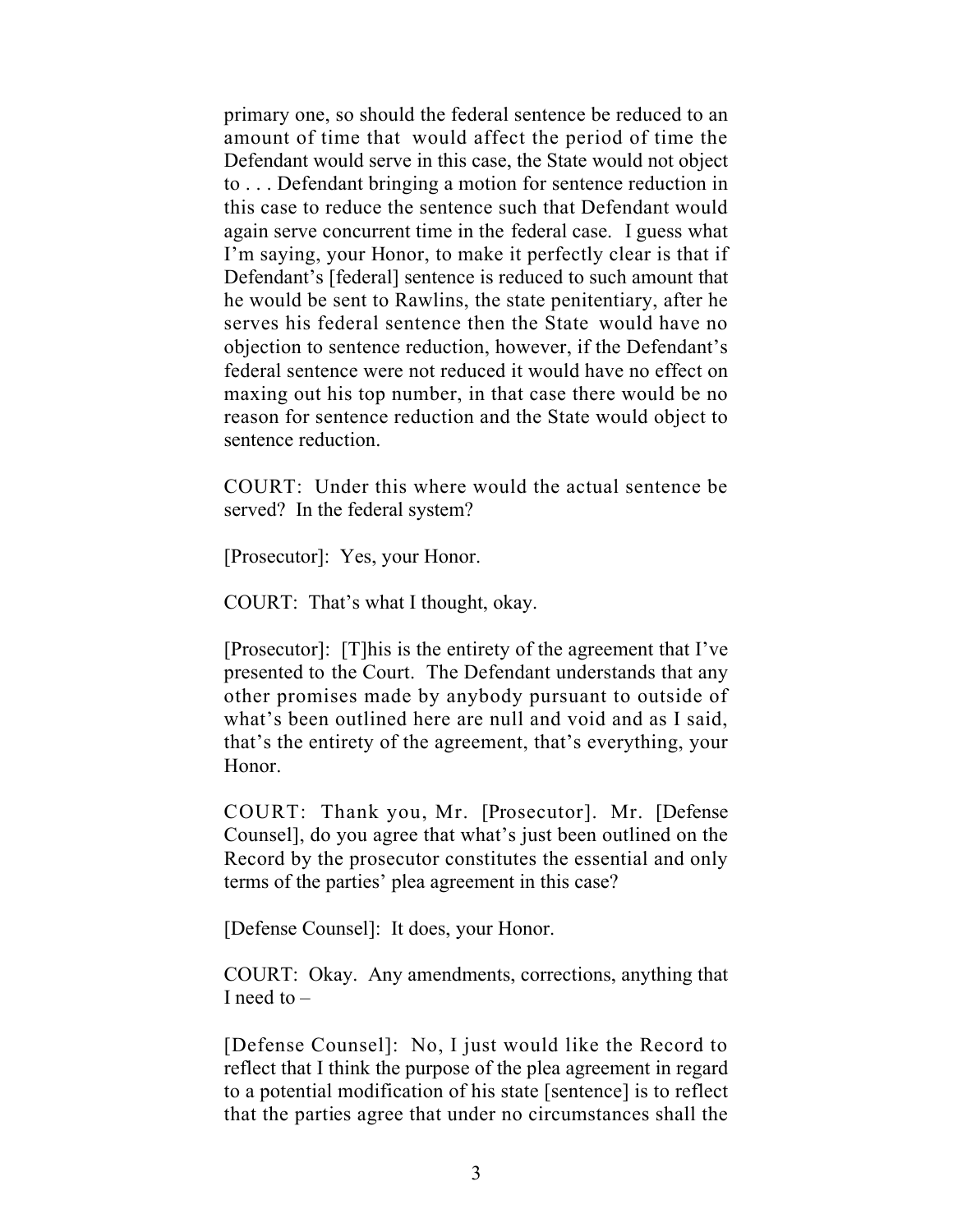Defendant serve any time on his state charge in excess of that which he serves on his federal charge and that may require a sentence modification down the road.

COURT: Any problem with that, Mr. [Prosecutor]?

[Prosecutor]: No. I think that pretty much is what I said essentially, your Honor, this would be  $-$  I think what is contemplated by the parties is that once Mr. Eckdahl serves his federal sentence he's done with both. Would that be correct, Mr. [Defense Counsel]?

[Defense Counsel]: Absolutely.

COURT: Okay. Mr. Eckdahl, is this your understanding of the terms of this plea agreement to dispose of these charges against you today?

[Mr. Eckdahl]: Yes, sir.

After some further questioning, the district court announced that it would reserve ruling on the plea agreement, "pending completion of the Pre-Sentence Investigation Report and consideration of the recommendation for a sentence of two (2) to four (4) years in the Wyoming State Penitentiary."

[¶7] Following completion of the Pre-Sentence Investigation Report, a sentencing hearing was held. During that hearing, defense counsel reiterated that the plea agreement was for a recommended sentence of two to four years imprisonment on the state charge, but that a motion for reduction could be filed if Mr. Eckdahl's federal sentence were reduced "below the two to four [year] sentence . . . so that this Defendant did not spend any more time incarcerated on his state sentence than on his federal sentence." The district court, while expressing concern that the recommended sentence could be perceived as too lenient, "reluctantly" accepted it:

> [T]he Court sentences you to serve a term in the Wyoming State Penitentiary of two years to four years. This term in the Wyoming State Penitentiary shall be considered concurrent to the federal sentence that you received. . . . If there is a downward departure in that federal sentence that reduces your sentence in that federal case below the two to four year sentence that this Court has imposed then this Court will permit you to come back before the Court for consideration of a sentence modification.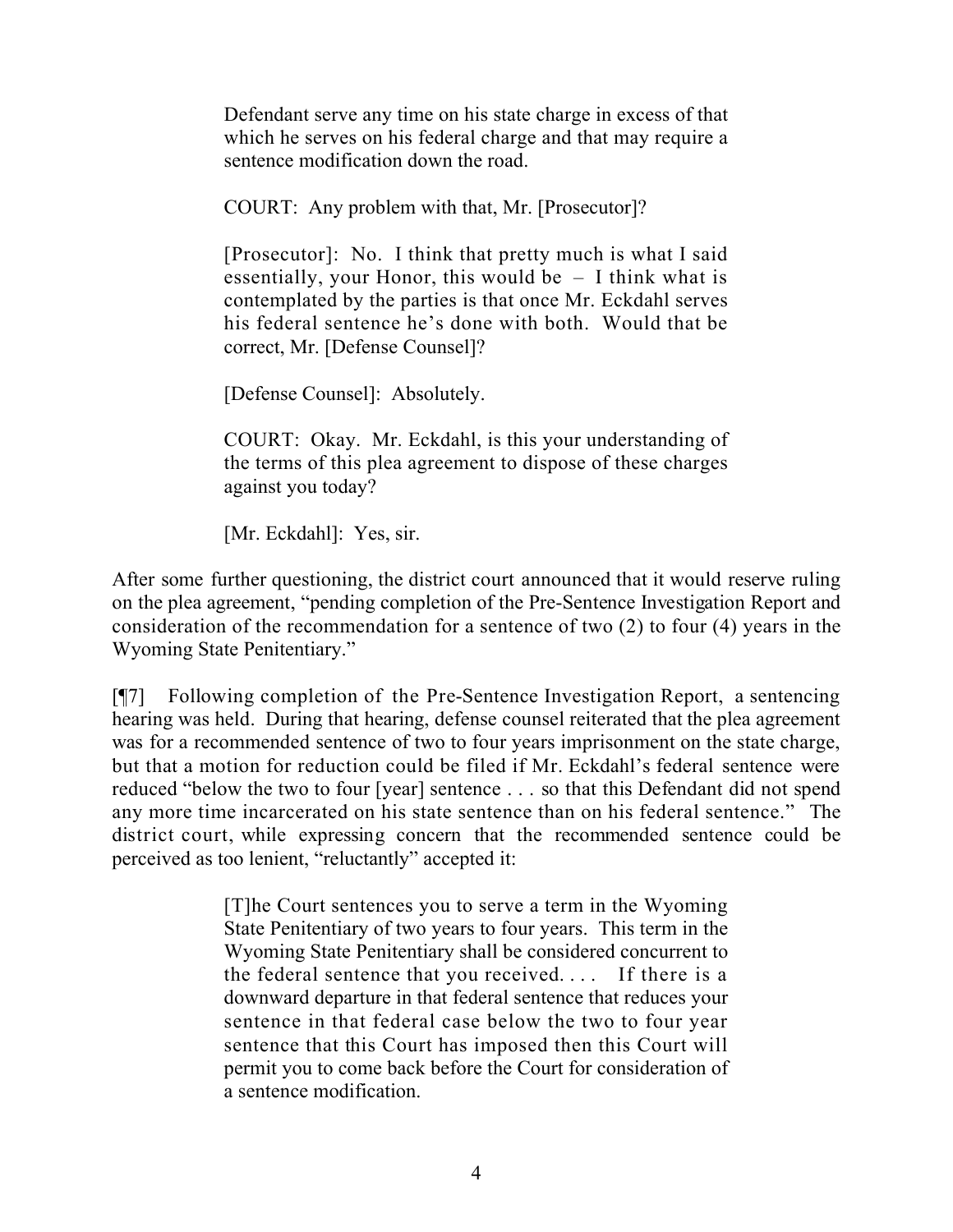[¶8] The district court later confirmed its oral sentence by entering a written sentence on January 23, 2009. The sentencing document provided:

> IT IS THE SENTENCE OF THE COURT [that] Defendant be sentenced to no less than two (2) no more than four (4) years in the Wyoming State Penitentiary, to run concurrent with the Federal Sentence . . . with credit for ninety (90) days served off the minimum and maximum sentence. If Defendant receives a reduced sentence in the Federal case, then Defendant may petition this Court for a sentence modification.

Mr. Eckdahl did not appeal his conviction or his sentence.

[¶9] On July 9, 2009, Mr. Eckdahl, through his defense counsel, filed a "Motion for Sentence Termination Hearing." The motion asserted that the United States District Court had recommended that he participate in the federal prison's "500-hour Intensive Drug Treatment Program," but that he would not be eligible for the program while serving a concurrent state sentence.

[¶10] At the hearing on this motion, defense counsel clarified that Mr. Eckdahl was not yet eligible to participate in the drug treatment program, and would not be until he had served more time on his federal sentence. Mr. Eckdahl was concerned that if he did become eligible for the drug treatment program, he could not participate if he was still serving his concurrent state sentence. Accordingly, Mr. Eckdahl sought to reduce his state sentence "in advance." Defense counsel also indicated his understanding that Mr. Eckdahl was required to file his motion for sentence reduction within "a year from the date of the judgment and sentence, so that's the reason why we're here early." Based on this argument, the State responded that the motion was "premature" because Mr. Eckdahl's federal sentence had not yet been reduced. The district court agreed with the State. It denied Mr. Eckdahl's motion, but stated that it was "without prejudice."

[¶11] On October 26, 2009, Mr. Eckdahl's federal sentence was reduced from seventy months to sixty months. However, Mr. Eckdahl did not file his second motion for sentence reduction until January 28, 2010. Acting *pro se*, he asserted that his federal sentence had been reduced, and so he sought a reduction of his state sentence. The State replied that the reduced federal sentence, 60 months, was still longer than his state sentence of two to four years. On that basis, the State asserted that there was no reason to reduce the state sentence, and asked the district court to deny Mr. Eckdahl's motion.

[¶12] The district court denied this second motion, but on other grounds. It cited W.R.Cr.P. 35(b), which allows a motion for sentence reduction "within one year after the sentence is imposed." It noted that Mr. Eckdahl had been sentenced orally on January 13, 2009, with the written sentencing order filed on January 23, 2009. Mr. Eckdahl's motion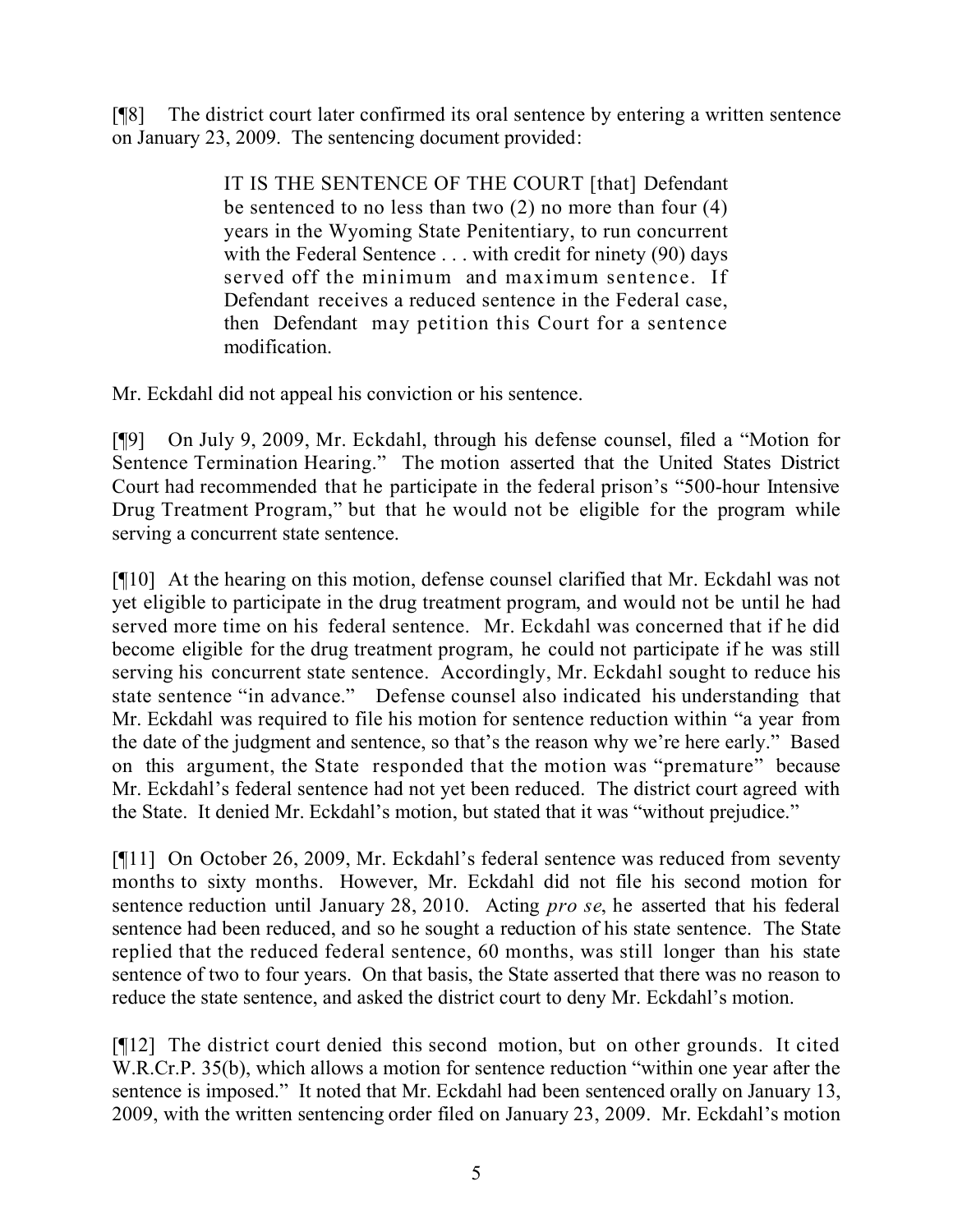was dated January 25, 2010, and filed on January 28, 2010. The district court therefore denied the motion as untimely.

[¶13] Mr. Eckdahl did not appeal from the district court's decision, but on April 6, 2010, filed a petition for reconsideration. The State responded that, pursuant to this Court's decision in *Plymale v. Donnelly*, 2006 WY 3, ¶ 5, 125 P.3d 1022, 1024 (Wyo. 2006), motions for reconsideration are not allowed, and are considered "nullities." The State argued that Mr. Eckdahl's petition for reconsideration was a nullity, and the district court lacked jurisdiction to consider it. The district court did not immediately rule on the petition for reconsideration.

[¶14] On August 2, 2010, Mr. Eckdahl filed a third motion for sentence reduction, again acting *pro se*. He reasserted that his concurrent state sentence prevented him from participating in a drug rehabilitation program offered through the federal prison, and asked the district court to reduce or terminate his state sentence "in order that he may be able to participate and reap the benefit of the Federally Mandated Drug Awareness Program for which he had been judicially recommended." The State responded that Mr. Eckdahl had been sentenced on January 13, 2009. The motion, filed on August 2, 2010, was more than a year after the sentencing, and pursuant to W.R.Cr.P. 35(b), was untimely, and should be denied.

[¶15] On December 2, 2010, the district court entered its order denying Mr. Eckdahl's third motion for sentence modification, and also denying his petition for reconsideration. The district court pointed out that Mr. Eckdahl's second motion for sentence reduction had been untimely, and that his "further requests for Sentence Modification and reconsideration of the earlier denial must, likewise, be denied because the Court lacks subject matter jurisdiction to act." Mr. Eckdahl appealed the district court's decision to deny his petition for reconsideration and his third motion for sentence reduction.

# *STANDARD OF REVIEW*

[¶16] The denial of a motion for sentence reduction is reviewed for abuse of discretion. *LeGarda-Cornelio v. State*, 2009 WY 136, ¶ 6, 218 P.3d 968, 969 (Wyo. 2009). Whether a court has subject matter jurisdiction is a question of law, reviewed *de novo*. *Hoffman v. Darnell*, 2011 WY 65, ¶ 7, 252 P.3d 936, 938 (Wyo. 2011).

# *DISCUSSION*

[¶17] Although Mr. Eckdahl's first motion for sentence reduction was not appealed and is not at issue, we note that it was within the district court's discretion to deny the motion as premature. Mr. Eckdahl's second motion for sentence reduction was filed more than one year after his sentencing. Pursuant to W.R.Cr.P. 35(b), the motion was untimely. The district court correctly ruled that it lacked subject matter jurisdiction to consider the motion. Mr. Eckdahl's petition for reconsideration was not authorized under Wyoming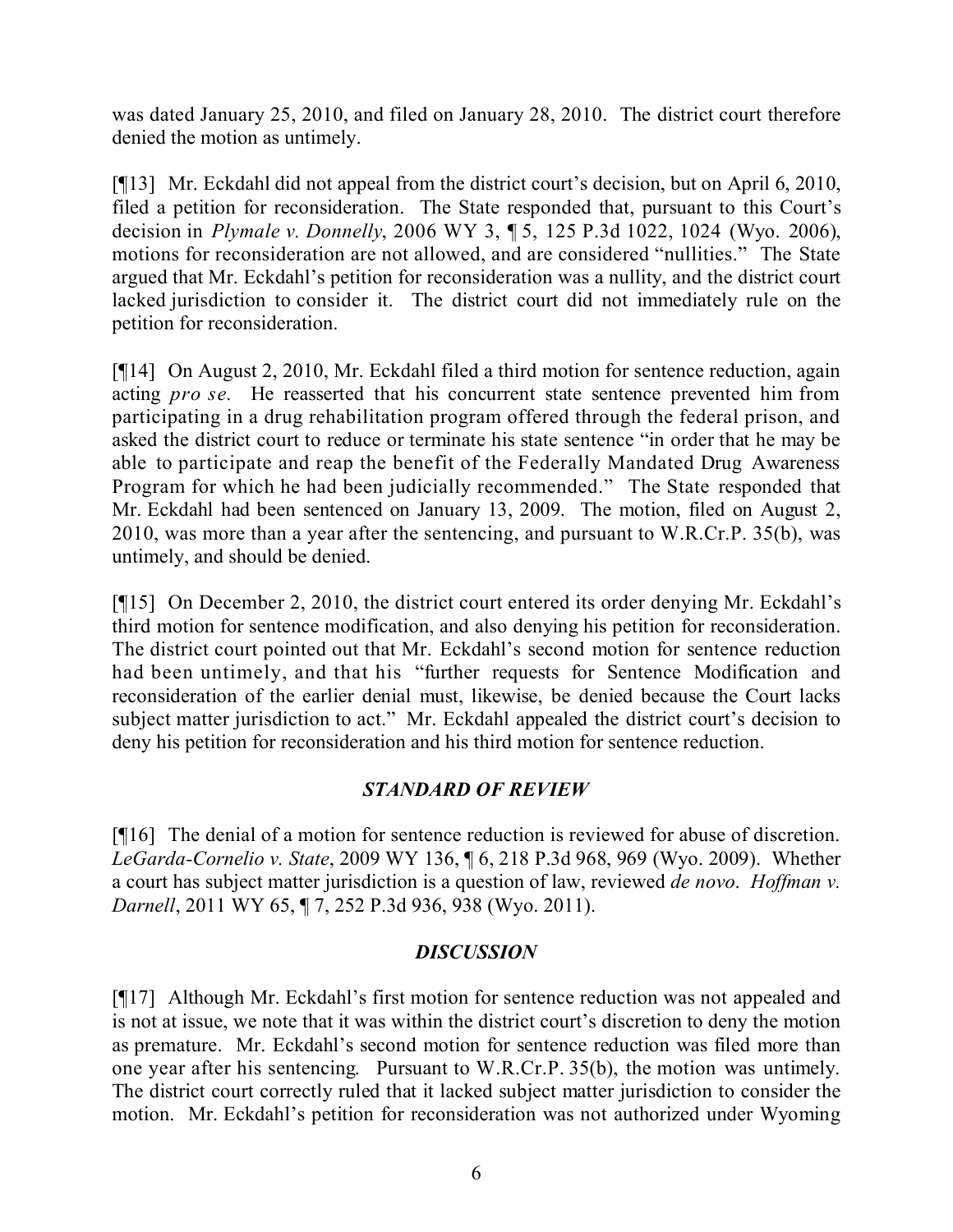law, and the district court did not err in denying it. *Plymale*, ¶ 7, 125 P.3d at 1024. Mr. Eckdahl's third motion for sentence reduction was also filed more than one year after his sentencing, and the district court properly concluded that it lacked jurisdiction to consider the untimely motion. *Tomlin v. State*, 2001 WY 121, ¶ 6, 35 P.3d 1255, 1256 (Wyo. 2001).

[¶18] Perhaps tacitly conceding the soundness of these decisions, Mr. Eckdahl does not directly challenge them on appeal. Instead, in his first issue, he claims that he is entitled to relief because the State breached its plea agreement with him. According to Mr. Eckdahl, "[i]n a nutshell, the plea agreement and the sentence imposed . . . stated: 'If Defendant receives a reduced sentence in the Federal case, then Defendant may petition this Court for a sentence modification.'" Because his federal sentence was reduced, he insists that he was entitled to seek a reduction of his state sentence. The State breached the plea agreement, he maintains, because it opposed his motions for sentence reduction.

[¶19] Mr. Eckdahl misunderstands or misrepresents his plea agreement and sentence. They provided that he would receive a state sentence of two to four years, but could seek a reduction of that sentence *if his federal sentence was reduced to less than two to four years*. This term of the agreement was set forth plainly by both the prosecution and the defense when the plea agreement was explained to the district court, as quoted in paragraph six above. In addition, it was stated clearly by the district court when it sentenced Mr. Eckdahl:

> If there is a downward departure in that federal sentence *that reduces your sentence in that federal case below the two to four year sentence that this Court has imposed* then this Court will permit you to come back before the Court for consideration of a sentence modification.

(Emphasis added.)

[¶20] Mr. Eckdahl's federal sentence was reduced from seventy months to sixty months. It was never reduced below the two to four year state sentence. Thus, under the terms of his plea agreement and sentence, Mr. Eckdahl was not entitled to seek a reduction of his state sentence. The State did not breach the plea agreement by opposing the motion for sentence reduction. Further, because he was not entitled to seek a sentence reduction, there is no merit to Mr. Eckdahl's complaints against his defense counsel, or to his claim of due process violations.

[¶21] As his final issue, Mr. Eckdahl argues that he was denied meaningful access to the law and to the courts by this Court's denial of his motion for appointment of appellate counsel. There is, however, no requirement that a defendant be appointed counsel for motions seeking post-conviction relief.